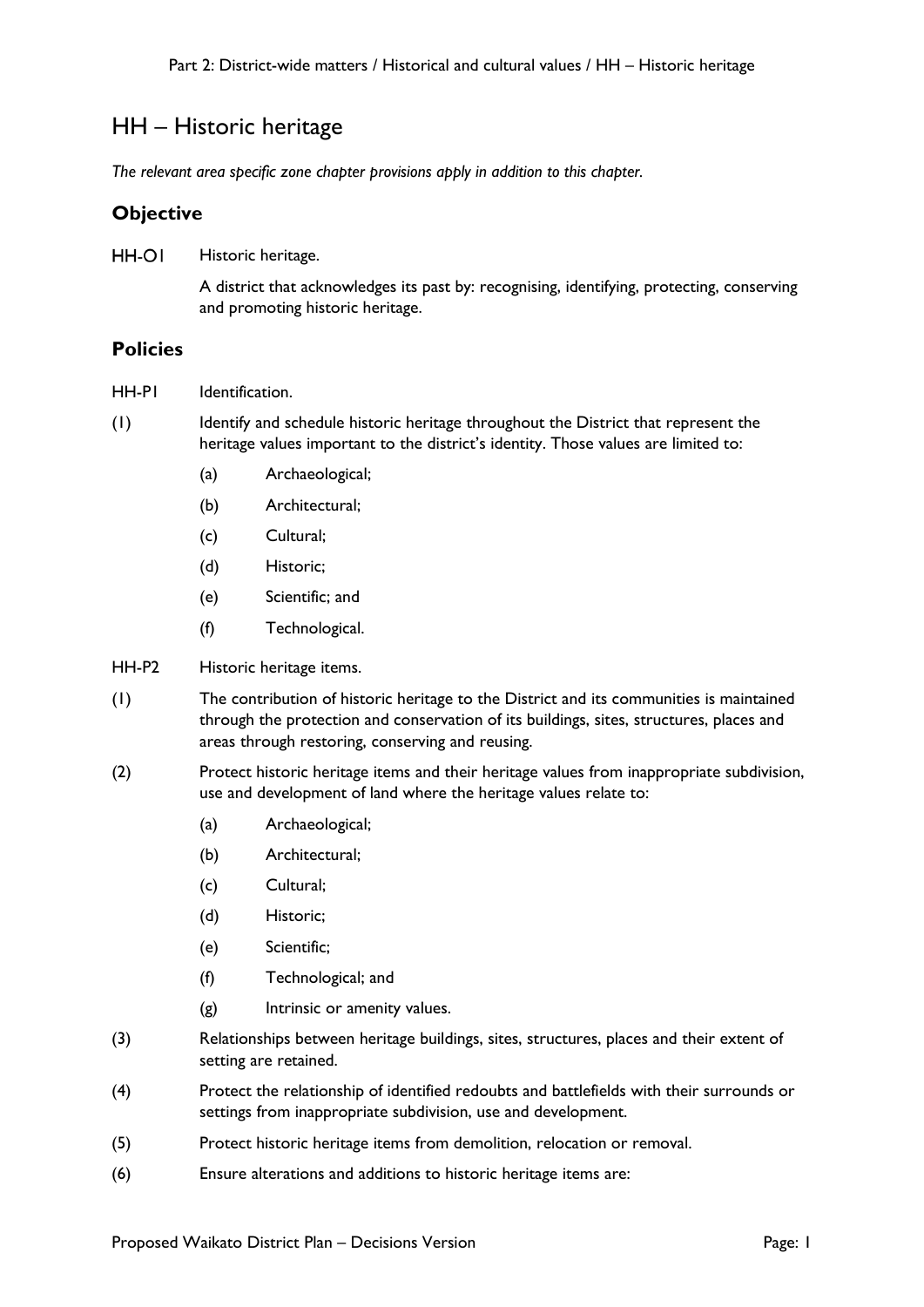- (a) Consistent with the scale, detailing, style, materials and character of the historic heritage item;
- (b) Retain the historic heritage item's heritage values;
- (c) Do not compromise the historic heritage item, or have a design that competes with its historic heritage values; and
- (d) Do not compromise the extent of setting of the historic heritage item.
- (7) Ensure maintenance and repairs protects the heritage values of the historic heritage items.
- (8) Ensure signs on historic heritage items are only for the purposes of identification and interpretation, and:
	- (a) Do not detract from the heritage values; and
	- (b) Maintain the historic heritage item as the primary visual element.
- (9) Ensure the long-term viability, vitality, retention, and ongoing functional use of the historic heritage items, through matters including:
	- (a) Maintenance and repair;
	- (b) Earthquake strengthening:
	- (c) Compliance with fire safety requirements;
	- (d) Adaptive re-use.
- HH-P3 Matangi and Huntly heritage areas.
- (1) Ensure the design of new buildings and structures and external alterations or additions to buildings are compatible with the setting, scale, detailing, style, materials and character of the precinct and protect heritage values within the:
	- (a) Matangi heritage area; and
	- (b) Huntly heritage area.
- HH-P4 Subdivision and development.
- (1) Ensure subdivision and development does not compromise the heritage values of historic heritage items or the extent of setting, by:
	- (a) Managing activities that occur within the extent of setting for each historic heritage item; and
	- (b) Having regard to the degree to which the extent of setting necessary to retain and protect the historic heritage item's heritage values is contained within one lot.

### **Rules**

#### *Advice note:*

*The effects of activity on archaeological sites, both recorded (identified by the New Zealand Archaeological Association) and unrecorded, are regulated under the Heritage New Zealand Pouhere Taonga Act 2014. Contact with Heritage New Zealand Pouhere Taonga is required to determine the need to undertake an archaeological assessment to determine the need for an archaeological authority under that Act.*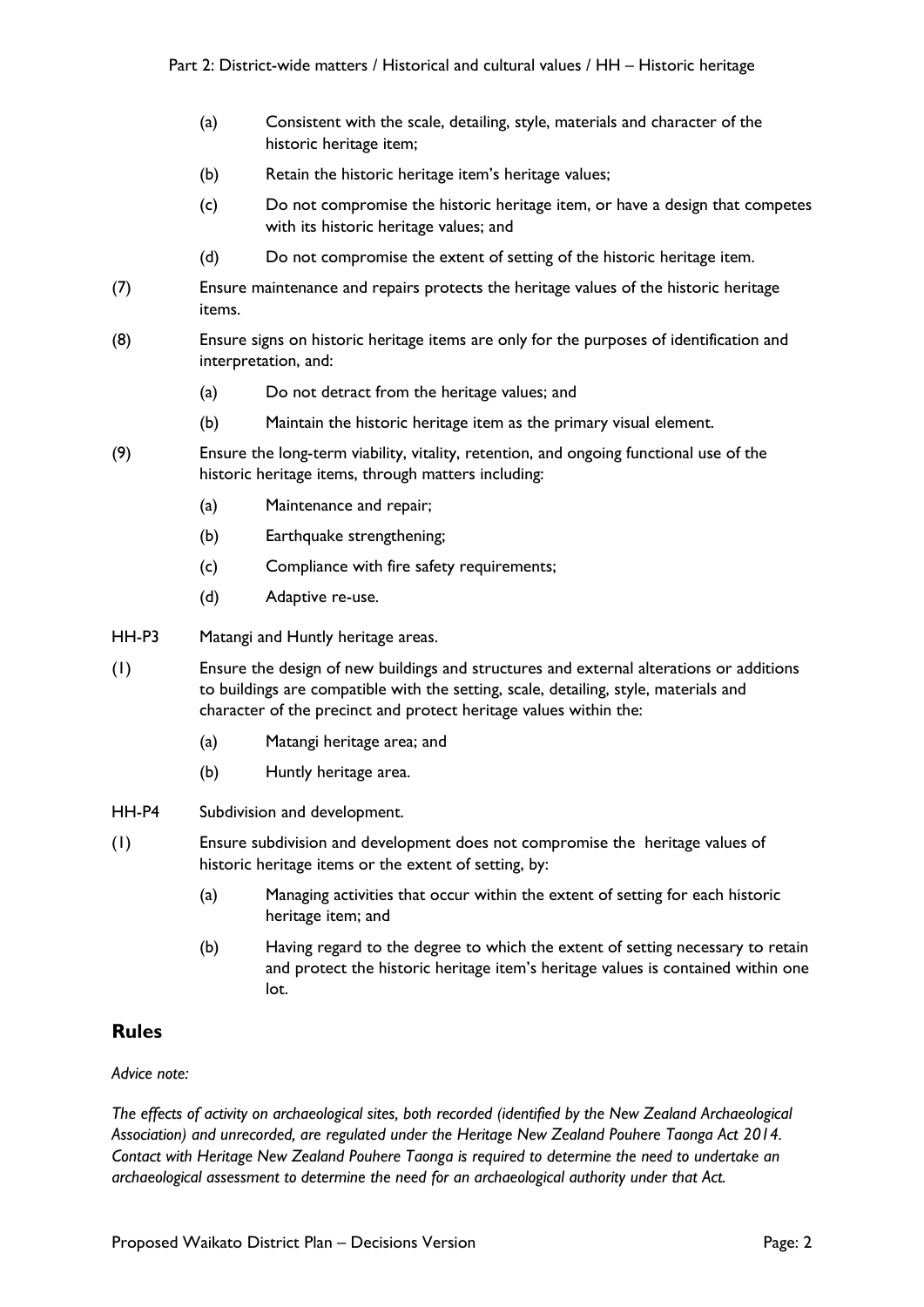| HH-RI        | Maintenance or repair                                              |                                           |
|--------------|--------------------------------------------------------------------|-------------------------------------------|
| All zones    | (1) Activity status: PER                                           | (2) Activity status where                 |
|              | <b>Where:</b>                                                      | compliance not achieved: n/a              |
|              | (a) Maintenance or repair of a                                     | Advice note: HH-R3 or HH-R4 applies       |
|              | historic heritage item listed in                                   | to maintenance or repair which does       |
|              | SCHEDI - Historic heritage                                         | not comply with $HH-R1(1)(a)(i)$ .        |
|              | items must comply with the                                         |                                           |
|              | following standard:                                                |                                           |
|              | (i) Replacement materials are                                      |                                           |
|              | the same as, or similar to, the                                    |                                           |
|              | original in terms of colour,                                       |                                           |
|              | texture, form and design of                                        |                                           |
|              | the original that it replaces.                                     |                                           |
| HH-R2        | All site development                                               |                                           |
| All zones    | (1) Activity status: PER                                           | (2) Activity status where                 |
|              | <b>Where:</b>                                                      | compliance not achieved: RDIS             |
|              | (a) Development on a site                                          | <b>Council's discretion is restricted</b> |
|              | containing a historic heritage                                     | to the following matters:                 |
|              | item listed in SCHEDI-                                             | (a) Effects on the heritage values,       |
|              | Historic heritage items must                                       | context and the extent of setting         |
|              | comply with the following                                          | of the historic heritage item;            |
|              | standard:                                                          | (b) Location, design, size, materials     |
|              | (i) Development does not                                           | and finish;                               |
|              | involve the placement or                                           | (c) Landscaping; and                      |
|              | construction of a building or                                      | (d) The relationship of the historic      |
|              | buildings within the extent of<br>setting for the historic         | heritage item with its extent of          |
|              | heritage item.                                                     | setting.                                  |
| HH-R3        | Alterations or addition in the MTZ - Matangi zone                  |                                           |
| $MTZ -$      | (I) Activity status: PER                                           | (2) Activity status where                 |
| Matangi zone | <b>Where:</b>                                                      | compliance not achieved: RDIS             |
|              |                                                                    | <b>Council's discretion is restricted</b> |
|              | (a) Maintenance or repair of a<br>Historic Heritage Item listed in | to the following matters:                 |
|              | SCHED I - Historic heritage                                        | (a) Form, style, materials and            |
|              | items must comply with the                                         | appearance; and                           |
|              | following standards:                                               | (b) Effects on heritage values.           |
|              | (i) No significant feature of                                      |                                           |
|              | interest is destroyed or                                           |                                           |
|              | damaged; and                                                       |                                           |
|              | (ii) Replacement materials are                                     |                                           |
|              | the same as, or similar to, the                                    |                                           |
|              | originals in terms of form,                                        |                                           |
|              | style and appearance.                                              |                                           |
| HH-R4        | Alterations or addition (except in the MTZ - Matangi zone)         |                                           |
| All zones    | (1) Activity status: RDIS                                          | (2) Activity status where                 |
|              | <b>Where:</b>                                                      | compliance not achieved: n/a              |
|              | (a) Any alteration or addition to a                                |                                           |
|              | historic heritage item in                                          |                                           |

*Land use – activities (zone specified in the first column)*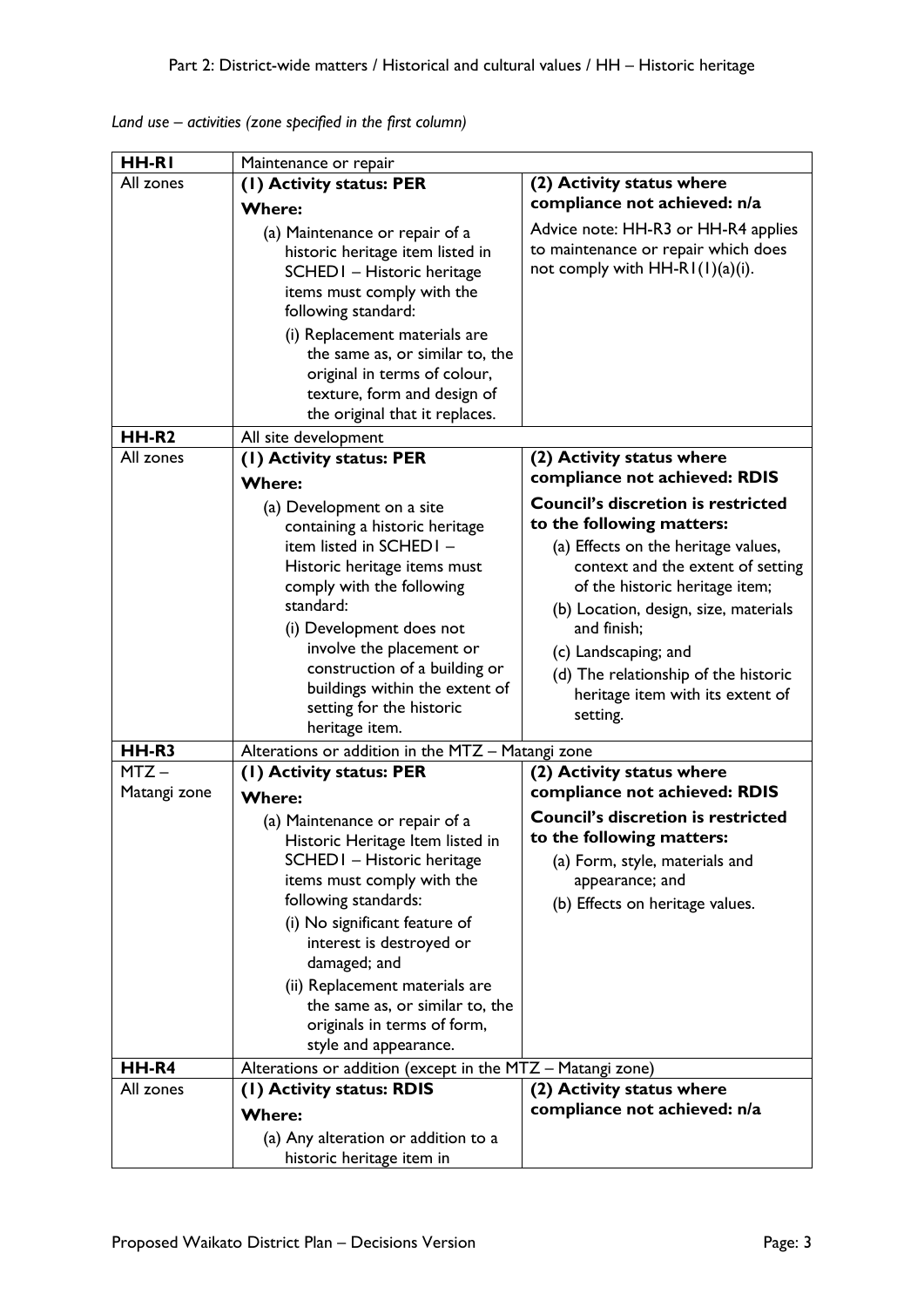|           | SCHED I - Historic heritage                                            |                              |
|-----------|------------------------------------------------------------------------|------------------------------|
|           | items.                                                                 |                              |
|           |                                                                        |                              |
|           | <b>Council's discretion is restricted</b>                              |                              |
|           | to the following matters:                                              |                              |
|           | (a) Location, form, scale, style,                                      |                              |
|           | materials, appearance;                                                 |                              |
|           | (b) Effects on heritage values; and                                    |                              |
|           |                                                                        |                              |
|           | (c) Effects on the extent of setting<br>of the historic heritage item. |                              |
|           |                                                                        |                              |
| HH-R5     | Matangi and Huntly heritage areas                                      |                              |
| All zones | (1) Activity status: RDIS                                              | (2) Activity status where    |
|           | <b>Where:</b>                                                          | compliance not achieved: n/a |
|           | (a) Construction of or alteration to                                   |                              |
|           | a building in the Matangi heritage                                     |                              |
|           | area or the Huntly heritage area                                       |                              |
|           | identified as specific controls on                                     |                              |
|           | the planning maps.                                                     |                              |
|           |                                                                        |                              |
|           | <b>Council's discretion is restricted</b>                              |                              |
|           | to the following matters:                                              |                              |
|           |                                                                        |                              |
|           | (b) Effects on historic heritage,                                      |                              |
|           | amenity values and character of                                        |                              |
|           | the heritage area;                                                     |                              |
|           | (c) Building height, side setbacks,                                    |                              |
|           | scale, form, materials and                                             |                              |
|           | architectural style to be                                              |                              |
|           | consistent with the relevant part                                      |                              |
|           | of APP4 - Huntly heritage area                                         |                              |
|           | guidance or APP5 - Matangi                                             |                              |
|           | heritage area guidance and                                             |                              |
|           | (d) Setback from road boundaries.                                      |                              |
| HH-R6     | Matangi and Huntly heritage areas                                      |                              |
| All zones | (1) Activity status: RDIS                                              | (2) Activity status where    |
|           | <b>Where:</b>                                                          | compliance not achieved: n/a |
|           | (a) Attachment of an advertising                                       |                              |
|           | sign(s) to a building or located                                       |                              |
|           | within the 8m setback from road                                        |                              |
|           | boundaries in the Matangi or                                           |                              |
|           | Huntly heritage areas identified                                       |                              |
|           | on the planning maps.                                                  |                              |
|           |                                                                        |                              |
|           | <b>Council's discretion is restricted</b>                              |                              |
|           | to the following matters:                                              |                              |
|           |                                                                        |                              |
|           | (b) Effects on historic heritage,                                      |                              |
|           | amenity values and character of<br>the heritage area;                  |                              |
|           |                                                                        |                              |
|           | (c) Advertising signs; and                                             |                              |
|           | (d) Setback from road boundaries.                                      |                              |